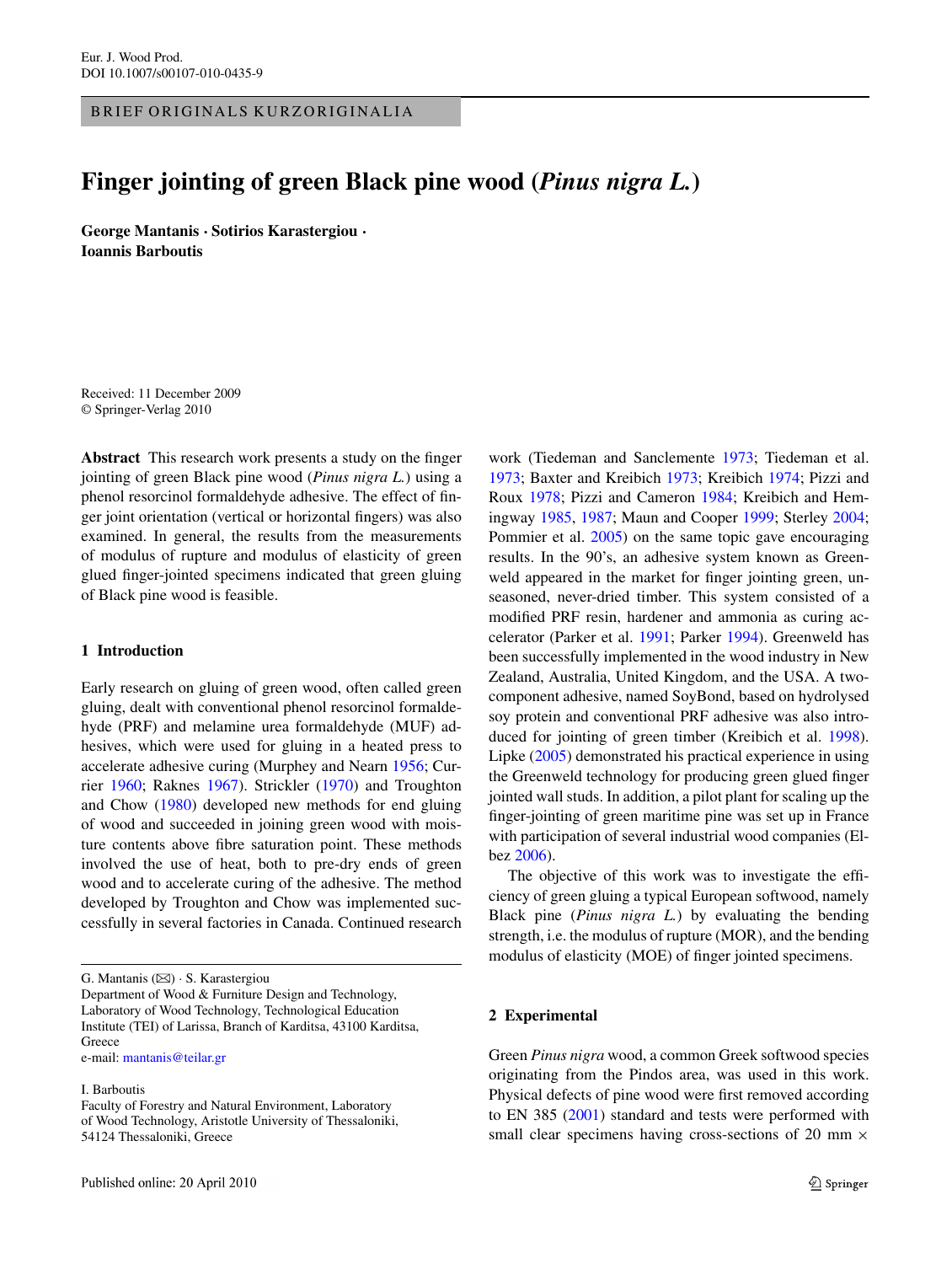<span id="page-1-0"></span>20 mm. Average moisture content was approx. 72%, ranging between 55% and 85%. Finger profiling of the specimens was performed by profiling cutter heads with the following characteristics: 4 and 10 mm finger length and 1.6 and 3.8 mm pitch, respectively. The adhesive used was phenol resorcinol formaldehyde (PRF) resin, brand type Aerodux 185 (Dynea ASA). This resin is a cold-setting, weatherproof and gap-filling adhesive for exterior structural components. A hardener HRP 155 (Dynea ASA) was used and mixed with the resin with a mixing ratio of 1:5. The glue mixture was applied by small brush on one side of the joints. The other side of the joints was shortly dipped in ammonia solution (25%) which was used as accelerator. The joints were then closed and applied end pressure (approx.  $6 \text{ N/mm}^2$ ) was accomplished with a manually operated press and lasted 2 h. It should be noted that the duration of finger-joint pressure application of 2 h is rather unusual for finger joints manufactured for structural applications. The green glued finger jointed specimens as well as solid pine wood controls were conditioned (20 °C temperature, 65% relative humidity) to a moisture content of ∼11.5% for eight weeks and cut to dimensions of 20 mm  $\times$  20 mm  $\times$  360 mm. Black pine wood was found to have an average air dry density of ∼0.53 g*/*cm3. The bending strength, MOR, and the bending MOE of the tested specimens were evaluated according to ISO 10983 ([1999\)](#page-2-0) and DIN 52186 ([1978\)](#page-2-0) standards (3 point bending). In addition, the effect of finger joint orientation, vertical or horizontal fingers, was examined. For each finger length, thirty (30) specimens were tested according to EN 385:2001 standard. In all tests, the loading of the glued specimens was carried out in the tangential direction.

# **3 Results and discussion**

The results of this work are shown in Tables 1 and 2. The solid Black pine wood controls had a MOR strength of 86.6 MPa (Table 1). The MOR of the specimens with 4 mm long fingers was 61.1 MPa and 59.0 MPa in the horizontal and vertical orientation, respectively. For the finger joints with fingers of 10 mm long specimens the mean MOR values varied from 65.9 MPa (horizontal orientation) to 75.6 MPa (vertical orientation). In almost all of the specimens, a wood failure mode was observed. In case of the fingers with 4 mm length, the bending strength was almost equal in both finger orientations; notably higher mean MOR values were obtained with the vertical finger jointed pine wood for fingers with 10 mm length. As expected, the bending strength was dependent on the finger length, since higher strength values were obtained for the longer fingers (i.e., 10 mm length fingers).

The MOE of the solid pine wood controls was 10.5 GPa (Table 2). The MOE of the 4 mm long finger jointed speci**Table 1** Bending strength of green-glued finger jointed Black pine wood

**Tab. 1** Biegefestigkeit von im frischen Zustand verklebten Keilzinkenverbindungen aus Schwarzkiefernholz

| Solid<br>wood | Modulus of rupture, MOR (MPa)            |       |                                        |       |      |
|---------------|------------------------------------------|-------|----------------------------------------|-------|------|
|               | Horizontal fingers<br>Finger length (mm) |       | Vertical fingers<br>Finger length (mm) |       |      |
|               |                                          |       |                                        |       | 4    |
|               | 86.6                                     | 61.1  | 65.9                                   | 59.0  | 75.6 |
| (6.6)         | (6.8)                                    | (6.9) | (6.5)                                  | (6.6) |      |

Mean values and standard deviations in parentheses

**Table 2** Bending modulus of elasticity (MOE) of green-glued finger jointed Black pine wood

**Tab. 2** Biege-Elastizitätsmodul (MOE) von im frischen Zustand verklebten Keilzinkenverbindungen aus Schwarzkiefernholz

| Solid<br>wood | Modulus of elasticity, MOE (GPa)         |       |                                        |       |      |
|---------------|------------------------------------------|-------|----------------------------------------|-------|------|
|               | Horizontal fingers<br>Finger length (mm) |       | Vertical fingers<br>Finger length (mm) |       |      |
|               |                                          |       |                                        |       |      |
|               | 10.5                                     | 9.4   | 9.5                                    | 9.5   | 10.5 |
| (1.3)         | (0.8)                                    | (0.9) | (1.1)                                  | (0.9) |      |

Mean values and standard deviations in parentheses

mens was estimated to be 9.4 GPa and 9.5 GPa in the horizontal and vertical orientation, respectively. For the 10 mm long specimens, the MOE varied from 9.5 GPa (horizontal orientation) to 10.5 GPa (vertical orientation). In other words, these results indicate that the MOE values for green glued Black pine wood were almost in the same levels as those of the solid wood controls.

Hence, this work indicates that green gluing of a softwood species such as *Pinus nigra* wood is viable as from the resulting MOR and MOE properties of green glued joints. However, more thorough studies on the final properties of green-glued pine wood such as resistance to high temperatures, weather conditions and moisture should be carried in the future.

**Acknowledgements** This work was funded by the Greek National Ministry of Education (EPEAEK) through "Archimedes · Programme II", which is highly acknowledged. The authors wish to thank Dynea ASA for the kind supply of the glue and hardener used.

### **References**

Baxter GF, Kreibich RE (1973) A fast-curing phenolic adhesive system. For Prod J 23(1):17–22

Currier RA (1960) Finger jointing at high moisture content. For Prod J 10(6):287–293